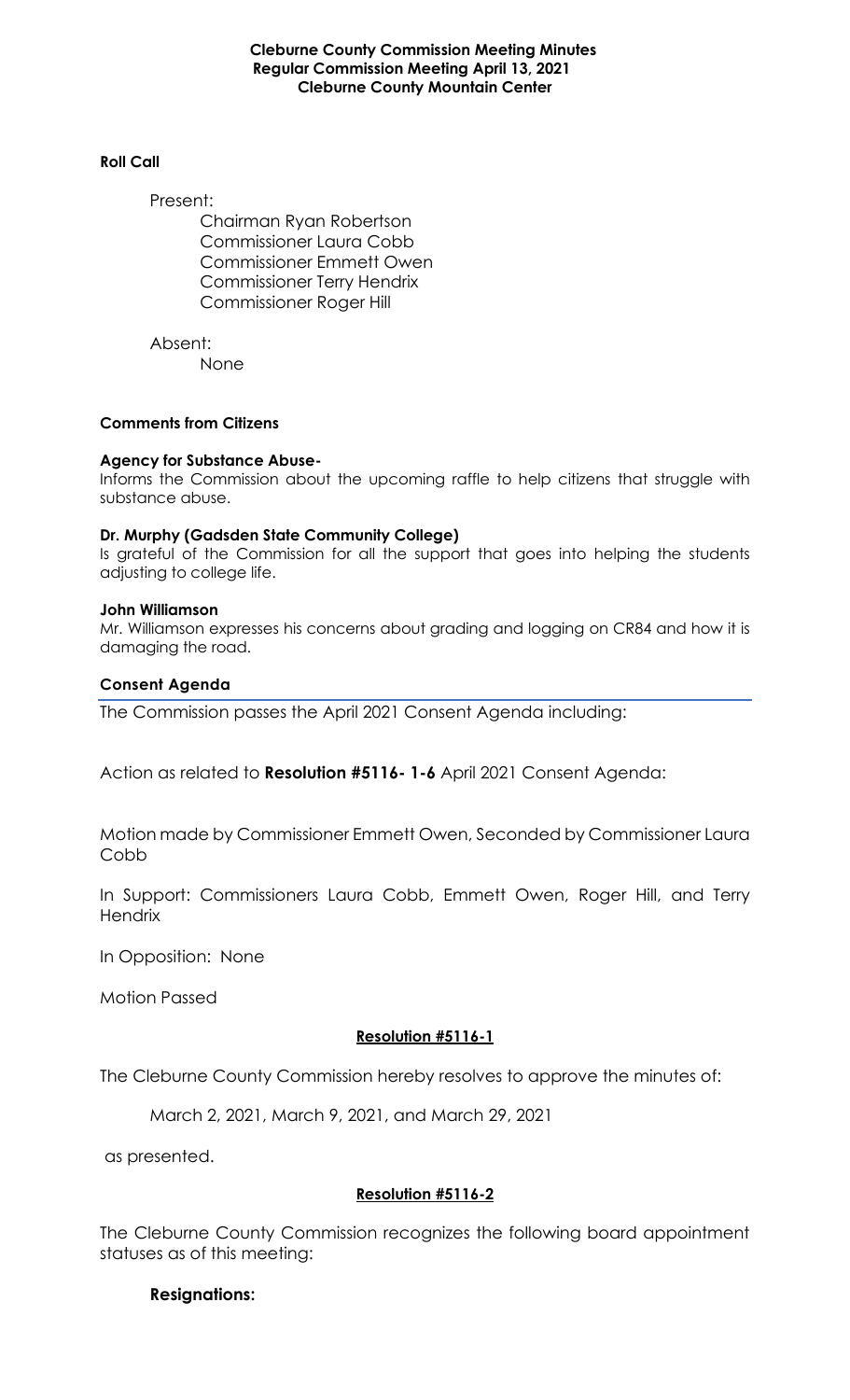# **Board Reappointments:**

Library Board **Pamela Payne** 

## **Resolution #5116-3**

Whereas, the Commission has previously passed a Continuity of Operations Plan for the duration of the State of Emergency declared as a result of the COVID-19 situation or until the April meeting, whichever comes first; and

Whereas, we have reached the April meeting and the State of Emergency is still active.

Therefore, the Cleburne County Commission extends the Continuity of Operations Plan for the duration of the State of Emergency, or the Commission's May meeting, whichever comes first.

### **Resolution #5116-4**

Whereas, the Cleburne County Search and Rescue service is the lawful owner of a said 1996 Ford F-450 XLT truck outfitted as a Mobile Command Unit, bearing the Vehicle Identification Number of 1FDLF47FXTEB36071; and

Whereas, the Cleburne County Search and Rescue wishes to transfer ownership of a said 1996 Ford Mobile Command Unit to the Cleburne County Emergency Management Department for the sole purpose of providing support to local emergency responder agencies in Cleburne County; and

Whereas, the Cleburne County Search and Rescue has asked that said Mobile Command Unit, should the Cleburne County EMA no longer have use for it, be transferred only to another "first responder" agency; and

Whereas, the Mobile Command Unit will be a great asset that may be utilized by Cleburne EMA at emergency and community events and for training purposes.

Therefore, the Cleburne County Commission accepts the donation, and authorizes the Chairman to enter into an agreement with the Cleburne County Search and Rescue.

## **Resolution #5116-5**

Whereas, budget needs have changed during the course of the year due to COVID-19 expenses and grant funds; and

Therefore, the Cleburne County Commission authorizes the County Administrator to adjust the budget as necessary for the increase listed below:

EMA Budget - COVID-19 Revenues & Expenditures - \$275,000 EMA Budget – DHS Grant Revenues & Expenditures - \$30,00

### **Resolution #5116-6**

Whereas, establishing separate checking accounts for the American Rescue Plan Act of 2021 is necessary for accounting for the receipts and expenditures in the fund.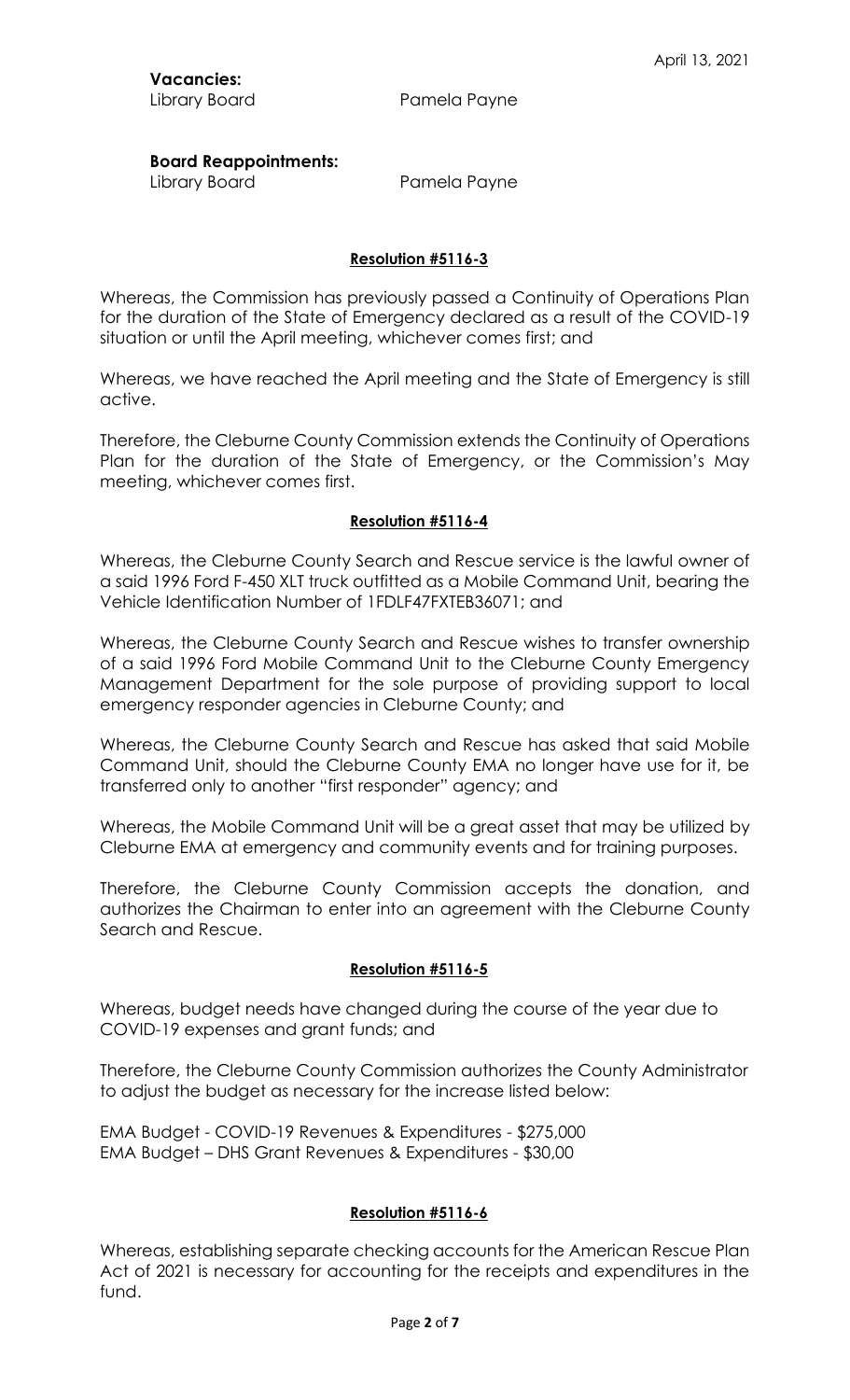Therefore, the Cleburne County Commission authorizes the County Administrator to work with Metro Bank as necessary to create the new checking account.

## **Resolution #5116-7**

Whereas, the Cleburne County Commission believes that Cleburne County is in need of defined rules and regulations for the relocation of manufactured buildings / homes into the County; and

Whereas, to pursue this during the next legislative session, the County must have a reasonable document to submit for consideration.

Therefore, the Cleburne County Commission tasks the County Administrator with creating a "Manufactured Building Regulation" document and submitting it to the County Commission for review at the July Work Session.

# **Resolution #5116-8**

Whereas, the County Boards are appointed by the Cleburne County Commission; and

Whereas, the County Commission wishes to be better informed of the County business of the local boards.

Therefore, the Cleburne County Commission tasks the County Administrator with contacting the County Boards to request that they submit their minutes to the County Commission after each meeting.

### **New Business:**

## **A. Proclaim Community College Month**

Action as related to **Resolution #5117** Proclaim Community College Month

Motion made by Commissioner Emmett Owen Seconded by Commissioner Laura Cobb

In Support: Commissioners Laura Cobb, Emmett Owen, Roger Hill, and Terry **Hendrix** 

In Opposition: None

## **Resolution #5117**

WHEREAS, Alabama's public community college system is the State's largest system of higher education and is Alabama's most affordable and accessible system of higher education; and

WHEREAS, the three foundational pillars of the Alabama Community College System – academic transfer, workforce development and adult education – enable ACCS to make a positive impact on people served annually and the great people of the State of Alabama; and

WHEREAS, having a unified network of 24 community and technical colleges and more than 130 locations, ACCS is firmly planted within easy reach of every community in the state; and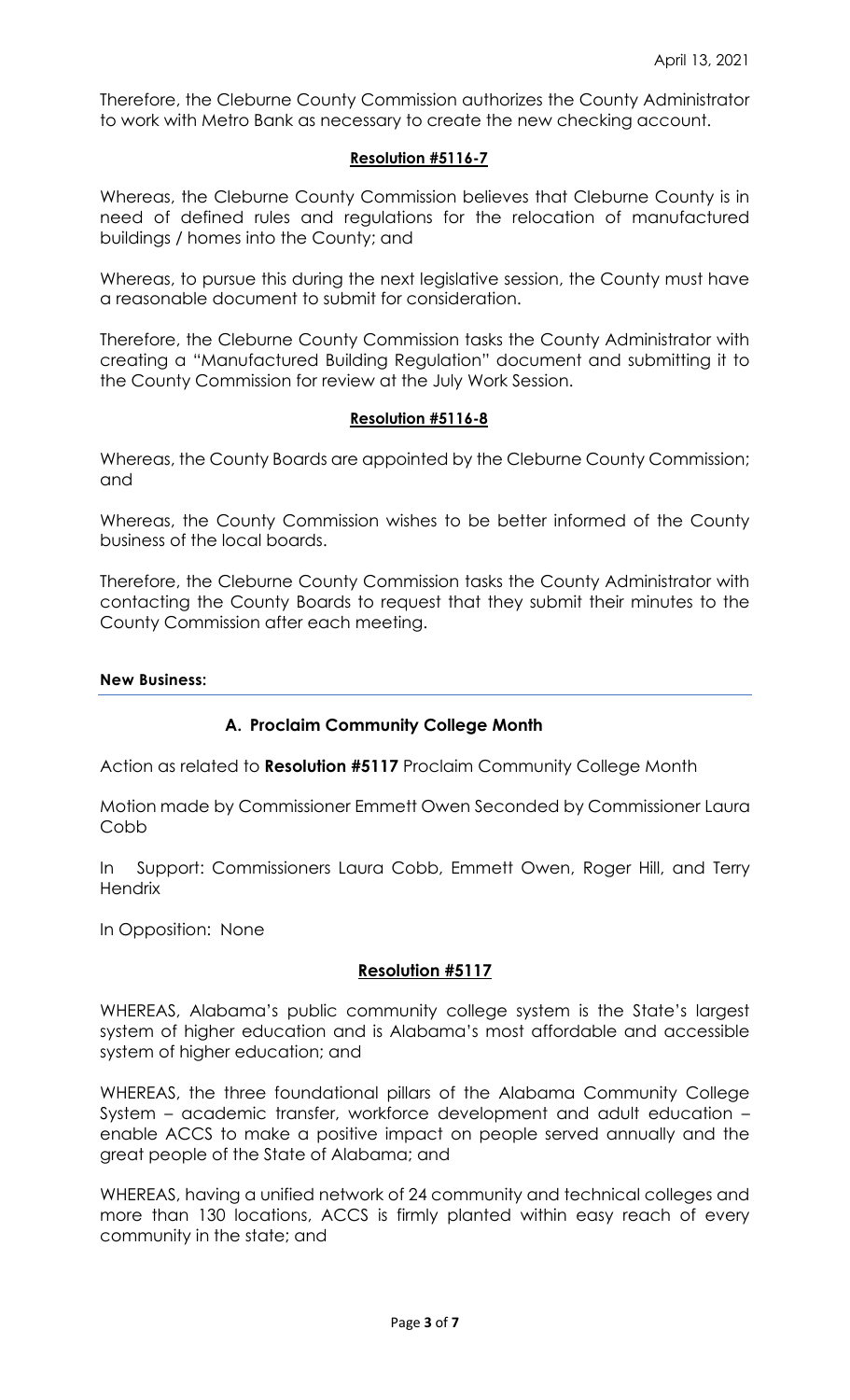WHEREAS, in 2020, the Alabama Community College System offered 330 degree and certificate programs, served more than 159,000 people (95% of them being from Alabama) and awarded 47,695 credentials; and

WHEREAS, Gadsden State Community College is a part of ACCS serving over 4,000 students in Calhoun, Cleburne, Cherokee, Etowah and St. Clair counties and offering 70-plus programs that require two years or less to complete and prepares graduates for direct entry into the workforce; and

WHEREAS, Gadsden State Community College offers dual enrollment opportunities through the ACE Institute, which provides high-achieving students with rigorous courses beyond those offered at the secondary level, increasing college access to those who would not otherwise be college bound and preparing them for high-wage, high-demand occupations; and

WHEREAS, Gadsden State Community College and ACCS utilize the Statewide Articulation and Transfer Reporting System to assure the transfer of academic work toward a bachelor's degree at four-year institutions since the articulation agreement's inception in 1998; and

WHEREAS, Gadsden State Community College offers adult education programs, skills training and continuing education to working-age adults to enhance their skills and earn gainful employment; and

WHEREAS, Gadsden State Community College remains committed to its mission of preparing students from all backgrounds for success through quality education, innovative workforce development and inclusive community and global engagement; and

WHEREAS, April is recognized nationally as Community College Month; and

WHEREAS, ACCS Chancellor Jimmy Baker and GSCC President Dr. Kathy Murphy recommend this action:

NOW, THEREFORE, BE IT RESOLVED, that the Cleburne County Commission hereby recognizes the accomplishments of Alabama's public community College system, including Gadsden State, as it continues to fulfill its unique and distinctive mission of providing a unified system of institutions delivering accessible, affordable and superior educational opportunities and workforce training and services to all of Alabama, yielding a well-educated, productive citizenry and a better prepared workforce; and

BE IT FURTHER RESOLVED, That the Cleburne County Commission hereby proclaims April as National Community College Month in Alabama and urges all Alabamians and business industry leaders, who are committed to developing Alabama's academic transfer and workforce for the 21st century, to use and support local community colleges.

# **B. Proclaim Spring Clean-Up Month**

Action as related to **Resolution #5118** Proclaim Spring Clean-Up Month

Motion made by Commissioner Emmett Owen, Seconded by Commissioner Laura Cobb

In Support: Commissioners Laura Cobb, Emmett Owen, Roger Hill, and Terry **Hendrix** 

In Opposition: None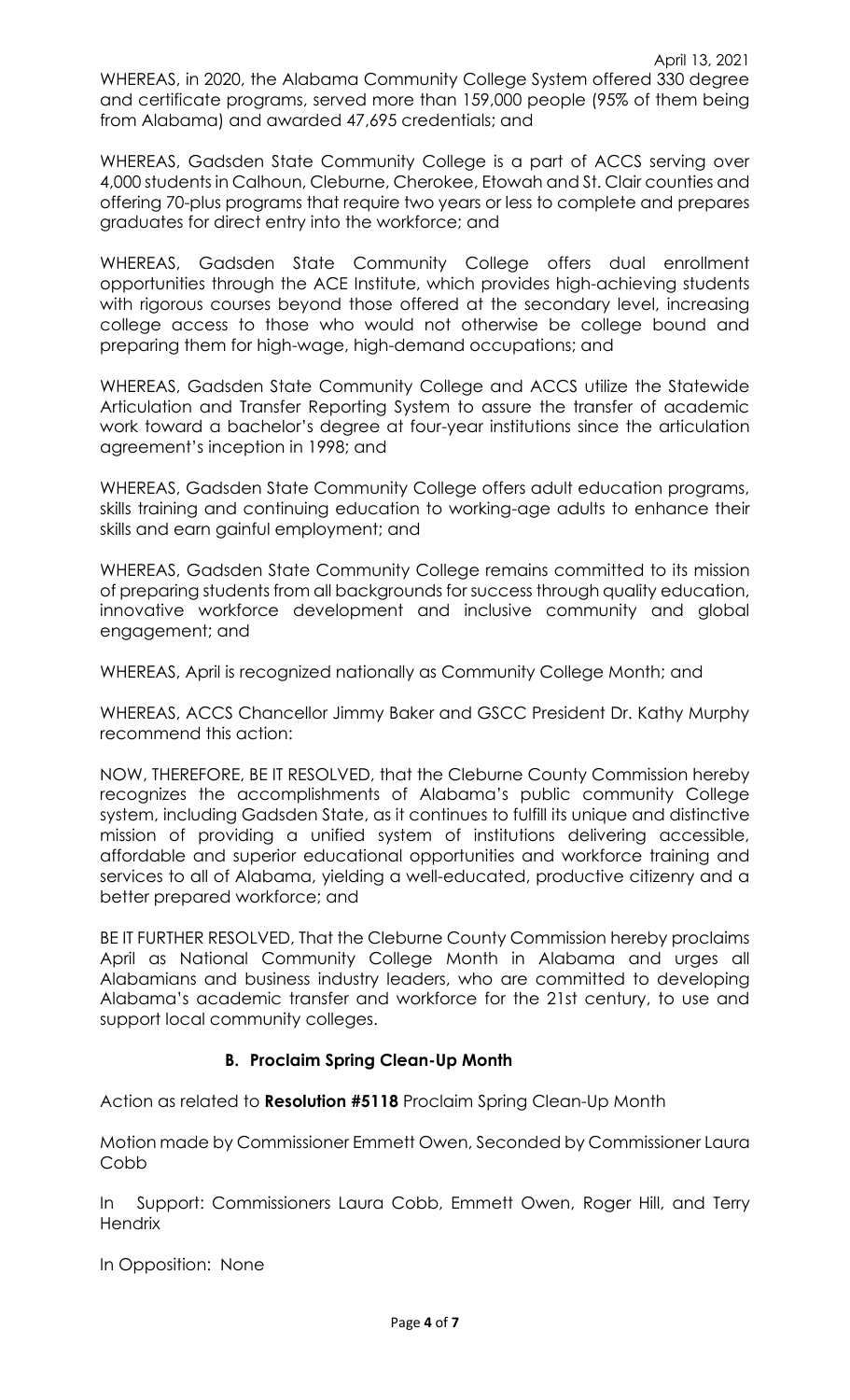## **Resolution #5118**

WHEREAS, Alabama PALS (People Against A Littered State) is a statewide organization dedicated to making our state more beautiful by sponsoring programs focused on cleaning up litter in Alabama's streets, streams, campuses, and coastlines; and

WHEREAS, Alabama PALS' mission statement is "Alabama Communities Working Together for a Cleaner and More Beautiful Alabama"; and

WHEREASs, the largest Alabama PALS' initiative is the "Don't Drop It On Alabama" Spring Cleanup, which is held annually in April and open to participation by all of Alabama's 67 counties and all Alabama cities and municipalities; and

WHEREAS, the focus of the Spring Cleanup extends beyond environmental impact to education, youth, community and volunteerism; and

WHEREAS, this includes instilling environmental responsibility in Alabama's youth and creating within all Alabamians a sensitivity to the need to care about, and take responsibility for the environment.

NOW, THEREFORE, BE IT RESOLVED, that the Cleburne County Commission hereby proclaims April 2021 as "Don't Drop It On Alabama" Spring Cleanup Month.

# **C. Oppose SR1 and HR1**

Action as related to **Resolution #5119** Oppose SR1 and HR1

Motion made by Commissioner Terry Hendrix, Seconded by Commissioner Emmett Owen

In Support: Commissioners Laura Cobb, Emmett Owen, Roger Hill, and Terry **Hendrix** 

In Opposition: None

## **Resolution #5119**

WHEREAS, H.R.1 / S.1, bearing the deceptive title of "For the People Act 2021", currently being considered by the United States Senate is misleading as it contains provisions that are unhelpful, unnecessary, and unconstitutional; and

WHEREAS, elections in the United States are currently administered in a highly decentralized process among the 50 individual, sovereign states; and

WHEREAS, H.R.1 / S.1 unconstitutionally federalizes the election process; and

WHEREAS, the Cleburne County Commission takes pride in its responsibility to oversee the Election Services and the sanctity of counting ballots inside the county's distinct boundaries; and

WHEREAS, the Cleburne County Commission represents the County's interests in the governance that collectively serves the people of Cleburne County; and

WHEREAS, the Cleburne County Commission believes that H.R.1 / S.1 will compromise the safety, security, and accuracy of future elections; and

WHEREAS, the Cleburne County Commission strongly opposes H.R.1 / S.1, a bill bearing the deceptive title of "For the People".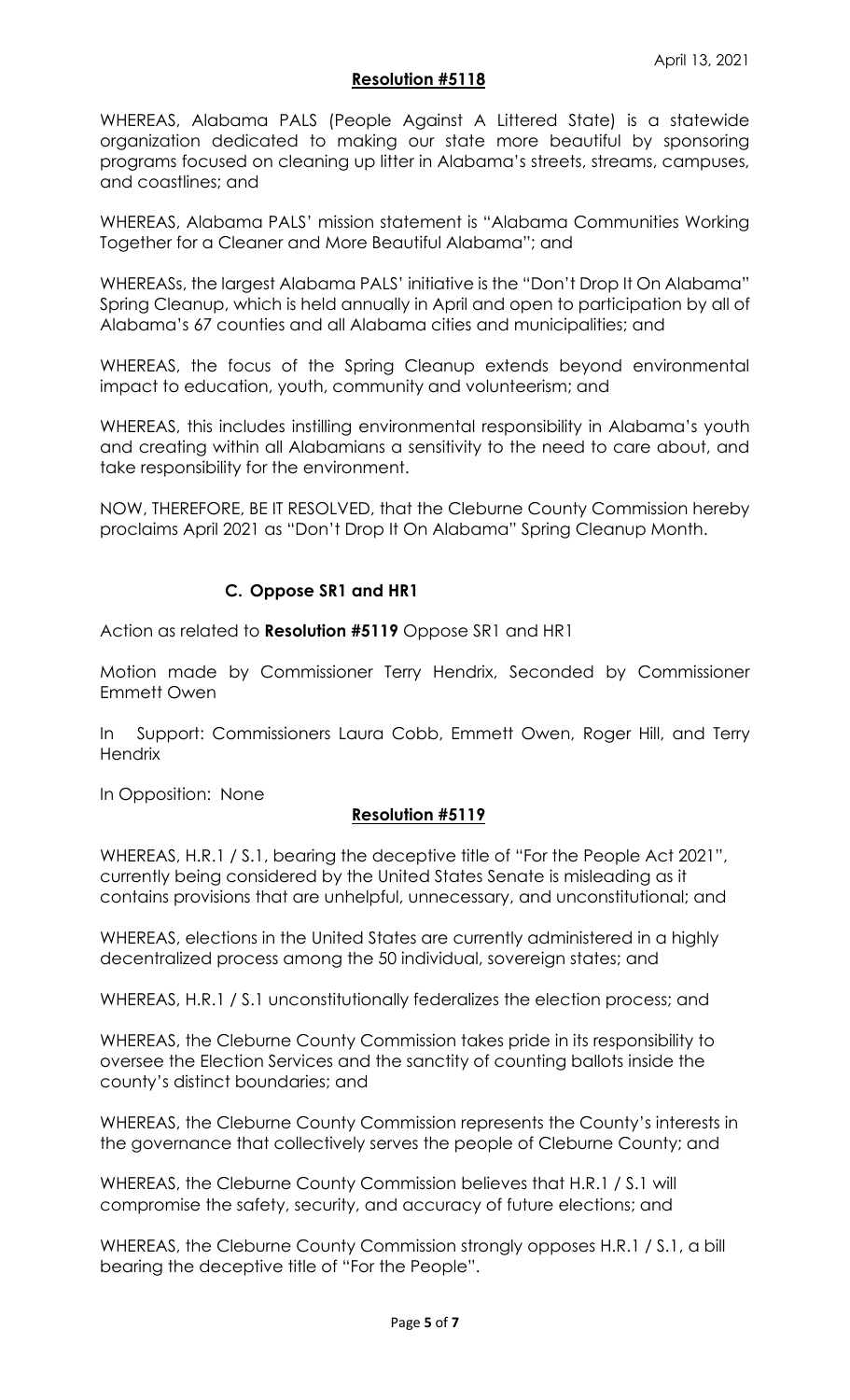April 13, 2021 THEREFORE, the Cleburne County Commission wishes to urge the Members of Congress to uphold their oath to support and defend the Constitution of the United States and to oppose H.R.1 / S.1 by the strongest means necessary.

FURTHERMORE, the Cleburne County Commission authorizes the County Administrator to forward this resolution to the President of the United States, the Speaker of the U.S. House of Representatives, the U.S. Senate Majority Leader, the U.S. Senate Republican Leader, the U.S. House of Representatives Republican Leader, the U.S. Senate Democratic Leader, and the U.S. House of Representatives Democratic Leader.

# **D. Executive Session**

Action as related to **Resolution #5120** Executive Session

Motion made by Commissioner Emmett Owen, Seconded by Commissioner Terry **Hendrix** 

In Support: Commissioners Laura Cobb, Emmett Owen, Roger Hill, and Terry **Hendrix** 

In Opposition: None

## **Resolution #5120**

The Commission goes into Executive Session.

## **Reports from staff:**

- **A.** County Administrator Kim Brown informs the Commission that the Auditor's will here soon to start the process and about increasing the budget to cover the cost of the Federal Audit. She also informs the Commission that the May meeting will be held May 18th.
- **B.** County Engineer Lee Estes updates the Commission on the Rebuild Alabama contracts and asks about holding a Special Meeting on April 22nd to go over it all.

*Commissioner Cobb asks about an update on the current road projects.*

*County Engineer Lee Estes informs the Commission that most projects are waiting on bids and CR10 will be getting paved soon as well as CR71 being cleared out.*

*Commissioner Hendrix asks about hiring an extra worker to help for the projects and asks about maintenance on the watersheds.*

*Commissioner Laura Cobb states that the ACCA does not allow the County to be responsible for maintenance.*

*Commissioner Hendrix informs that the County got the inspection letters for the watersheds and asks about making a resolution to take the responsibility away from the County.*

*County Attorney Jason Odom informs the Commission that the County would need all the previous resolutions and contracts on the watersheds before making a resolution and passing it over.*

*Commissioner Laura Cobb asks about Emergency Manager Crystal Cavender loaning out the gator to EMS for Search and Rescue purposes*